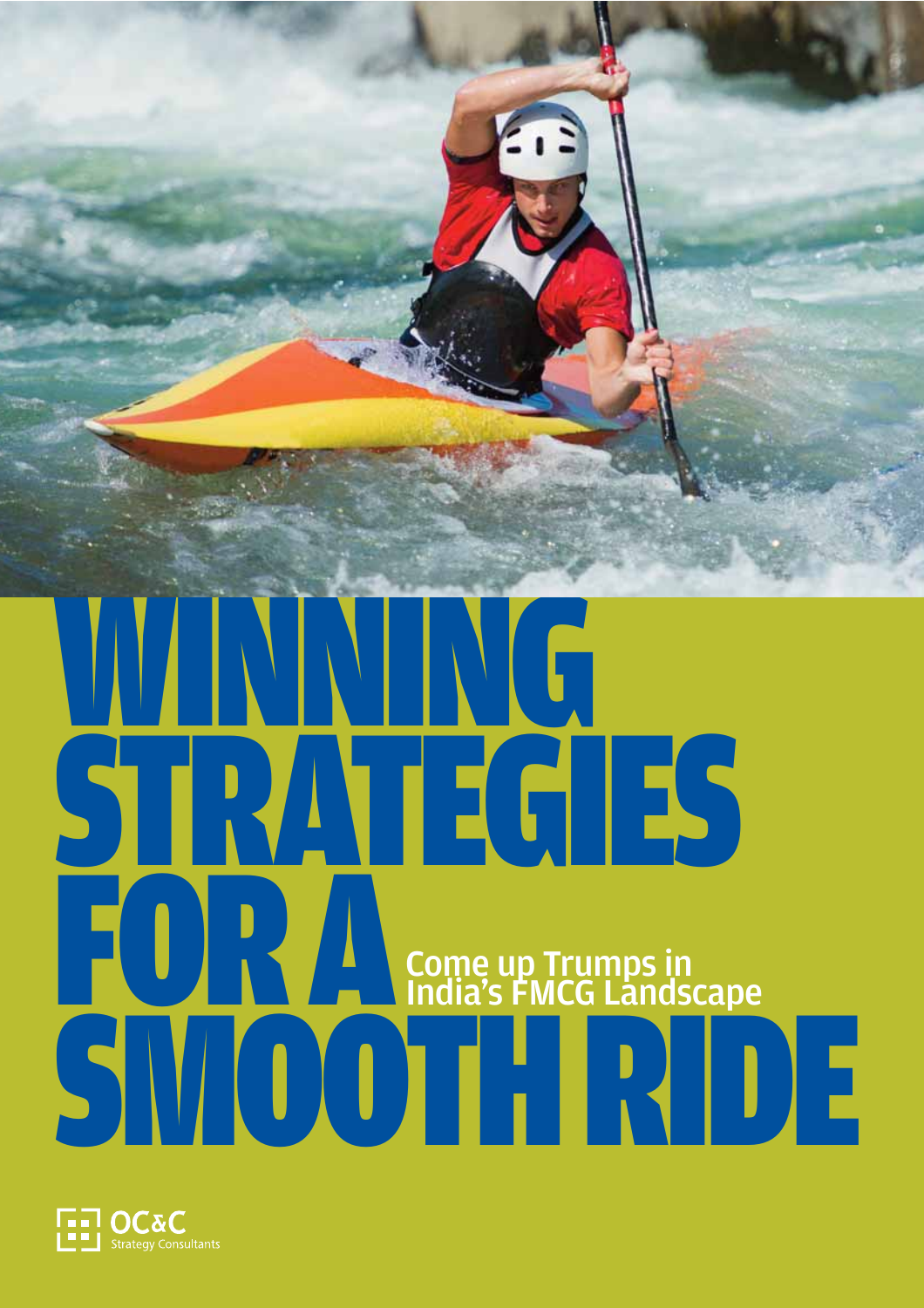# INDIA'S TOP 25 FMCG COMPANIES

|                |                         | <b>2012 Est</b><br><b>FMCG</b><br><b>Turnover</b> |                                                                                                                                  |                                                                                                                                                  |
|----------------|-------------------------|---------------------------------------------------|----------------------------------------------------------------------------------------------------------------------------------|--------------------------------------------------------------------------------------------------------------------------------------------------|
| Rank           | <b>Company</b>          | (Rs. Crs)                                         | Category                                                                                                                         | <b>Major Brands/ Products</b>                                                                                                                    |
| $\mathbf{1}$   | Hindustan Unilever      | 21,786                                            | Bakery and Confectionary, Beauty and<br>Personal Care, Home Care, Non-<br>alcoholic Beverages, Packaged Foods,<br><b>Staples</b> | Annapurna, Brooke Bond, Clinic Plus, Fair & Lovely,<br>Kissan, Lakme, Lifebuoy, Lipton, Lux, Pepsodent,<br>Ponds, Sunsilk, Surf Excel , Vaseline |
| $\mathbf{2}$   | Ruchi Soya              | 19,909                                            | Personal Care, Packaged Foods,<br><b>Staples</b>                                                                                 | Bakery and Confectionary, Beauty and Nutrela, Nutri Gold, Ruchi Gold, Sunrich                                                                    |
| 3 <sup>1</sup> | <b>ITC</b>              | 17,850                                            | Personal Care, Packaged Foods, Snacks Kitchens of India, Minto, Sunfeast<br>and Savories, Staples, Tobacco                       | Bakery and Confectionary, Beauty and Aashirvaad, Bingo, Classic, Fiama Di Wills, Gold Flake,                                                     |
| $\overline{4}$ | Amul                    | 11,668                                            | Dairy                                                                                                                            | Amul, Amul Ice Creams, Dahi, Ghee, Kool Café, Kool<br>Lassee, Masti Sagar, Stamina, Taaza                                                        |
| 5 <sup>1</sup> | Adani Wilmar            | 9,188                                             | Oil                                                                                                                              | Avsar, Bullet, Fortune, Fryola, Ivory, Jubilee, Kings, Pilaf,<br>Raag                                                                            |
| 6              | <b>United Spirits</b>   | 7,660                                             | Alcoholic Beverages (Spirits)                                                                                                    | Bagpiper, Black Dog, Four Seasons, McDowells No.1,<br>McDowells VSOP, Royal Challenge, White Mischief,<br>Whyte and Mackay                       |
| 7 <sup>1</sup> | <b>Nestle</b>           | 7,514                                             | Bakery and Confectionary, Dairy,<br>Packaged Foods                                                                               | Bar-One, Everyday, KitKat, Lactogen, Maggi, Milkmaid,<br>Munch, Nan, Neslac, Nescafe, Nestea, Polo                                               |
| 8              | Gokul Refoils & Solvent | 6,487                                             | Oil                                                                                                                              | Gokul, Zaika                                                                                                                                     |
| 9              | P&G                     | 5,566                                             | Beauty and Personal Care, Home Care                                                                                              | AmbiPur, Ariel, Duracell, Gillette, Head & Shoulders,<br>Olay, Oral-B, Pampers, Pantene, Tide, Vicks, Wella,<br>Whisper                          |
| 10             | <b>Britannia</b>        | 4,974                                             | Bakery and Confectionary, Dairy,<br>Packaged Foods                                                                               | Bourbon, Daily Bread, 50-50, GoodDay, Healthy Start,<br>Marie Gold, Nutrichoice, Treat, Tiger, Time Pass                                         |
| 11             | Parle Products          | 4,640                                             | Bakery and Confectionary, Snacks and<br><b>Savories</b>                                                                          | Bite, Bourbon, Hide N Seek, Mango Kismi Bar, Melody,<br>Monaco, Parle-G, Parle Marie                                                             |
| 12             | Rei Agro                | 4,225                                             | <b>Rice</b>                                                                                                                      | Hansraj, Hungama, Ikon, Kasuti, Mr. Miller, Rain Drop,<br>Real Magic                                                                             |
| 13             | Shakti Bhog Foods       | 4,212                                             | Bakery and Confectionary, Staples                                                                                                | Divss, Premium Gold, Shakti Bhog Atta, Shakti Bhog<br><b>Heat and Eat</b>                                                                        |
| 14             | Dabur                   | 3,759                                             | Beauty and Personal Care, Home Care,<br>Non-alcoholic Beverages, Packaged<br>Foods                                               | Activ, Babool, Dabur Amla, Dabur Chyawanprash,<br>Glucose D, Gulbari, Hajmola, Lal Dant Manjan, Nutrigo,<br>Odopic, Real, Vatika                 |
| 15             | <b>United Breweries</b> | 3,593                                             | Alcoholic Beverages (Beer)                                                                                                       | Kalyani Black Label, Kingfisher, Kingfisher Ultra, London<br>Pilsner, Zingaro                                                                    |
| 16             | Godrej CPL              | 2,980                                             | Beauty and Personal Care, Home Care                                                                                              | Cinthol, Ezee, Good Knight, Godrej Dish Wash, Hit,<br>Shikakai                                                                                   |
| 17             | Marico                  | 2,970                                             | Beauty and Personal Care, Home Care,<br>Packaged Foods, Staples                                                                  | Manjal, Mediker, Naturals, Nihar, Parachute, Revive,<br><b>Saffolas</b>                                                                          |
| 18             | Cadbury (Kraft)         | 2,811                                             | <b>Bakery and Confectionary</b>                                                                                                  | Bournville, Bournvita, Dairymilk, Gems, Oreo, Tang                                                                                               |
| 19             | <b>GSK CHL</b>          | 2,771                                             | Bakery and Confectionary, Non-<br>alcoholic Beverages                                                                            | Boost, Crocin, Eno, Horlicks, Iodex, Maltova, Viva                                                                                               |
| 20             | Colgate-Palmolive       | 2,693                                             | Beauty and Personal Care, Home Care                                                                                              | Axion, Colgate, Colgate Sensitive, Palmolive, Palmolive<br>Naturals, Palmolive Charmis Cream                                                     |
| 21             | K S Oils                | 2,667                                             | Oils                                                                                                                             | Double Sher, Kalash, K.S. Gold                                                                                                                   |
| 22             | <b>Kwality Dairy</b>    | 2,385                                             | Dairy                                                                                                                            | Dairy Best, Kwality, Wake Up Instant Dairy Creamer                                                                                               |
| 23             | Nirma                   | 2,125                                             | Beauty and Personal Care, Home Care                                                                                              | Nirma Clean Dishwash Bar, Nima Rose, Nirma Washing<br>Powder, Nirma Shudh Iodized Salt, Nirma Bartan Bar                                         |
| 24             | Tata Global Beverages   | 1,994                                             | Non-alcoholic Beverages                                                                                                          | Gluco+, Himalayan, Tata Coffee, Tata Tea, Tetley                                                                                                 |
| 25             | Johnson & Johnson       | 1,900                                             | Beauty and Personal Care                                                                                                         | Band-Aid, Carefree, Clean N Clear, Johnson Baby,<br>Listerine Neutrogena Stavfree                                                                |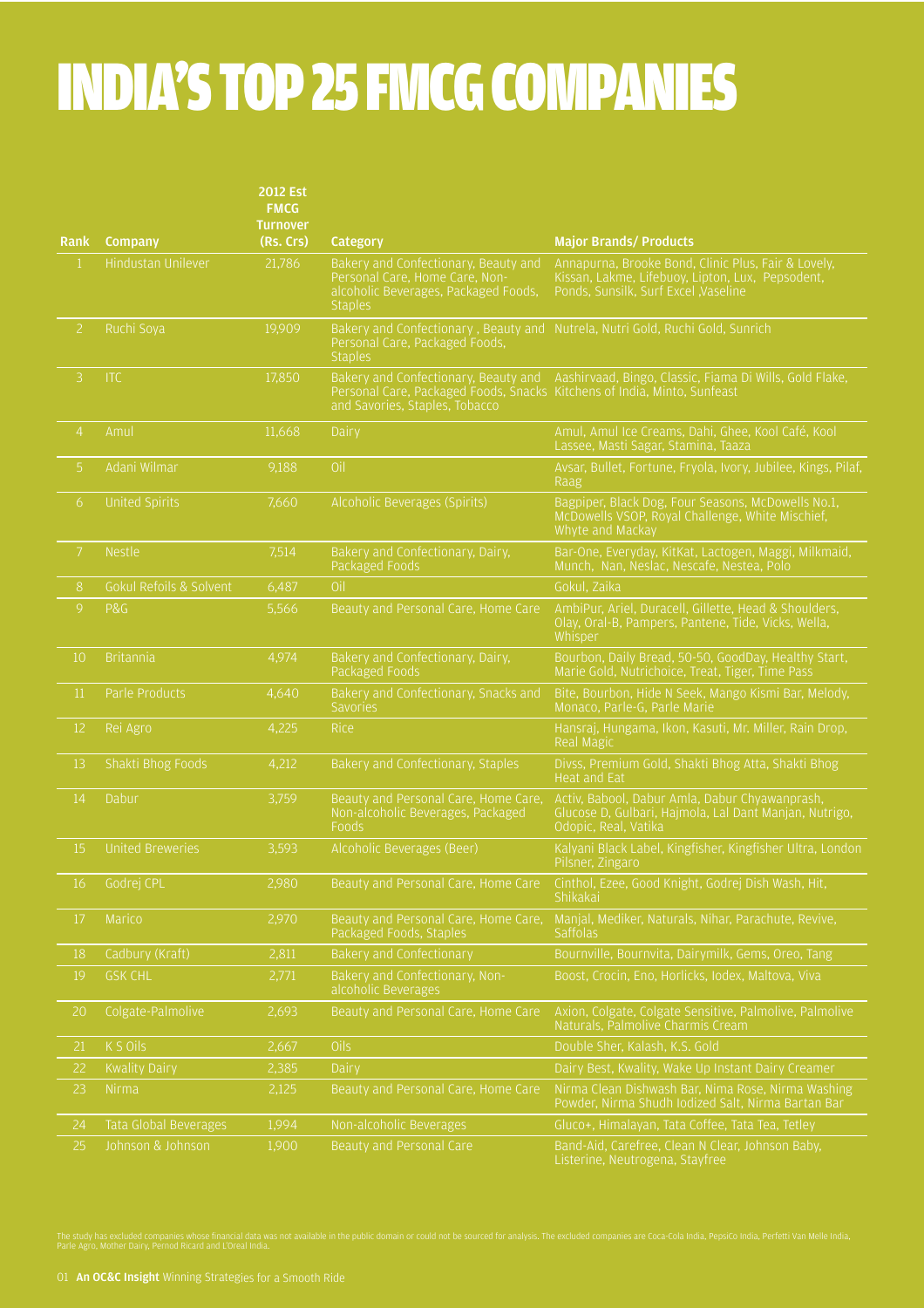There are growing concerns that the once sizzling Indian economy is cooling off. With the rainfall playing truant and industrial growth slowing down, both agricultural and manufacturing sectors are likely to feel the heat. In addition, the Indian buyer presents a unique challenge; discerning in her taste but also value conscious; global in her mindset but truly Indian at heart.

How are these challenges likely to impact FMCG companies and what steps can they take to sustain past performance? How do brands create a lasting impression and a place for themselves in customers' minds and hearts?

Despite the economic challenges, we believe India offers huge opportunities for growth in FMCG.

Category Wise Growth in Revenues (CAGR) 2002-11

But companies will need to tailor their strategies to ensure a smooth ride in the Indian safari.

### A DECADE OF INDIA SHINING

The past decade saw the Indian economy come of age and firmly establish itself on the global map and on the radar of every major corporation in the developed world. Not only did the Indian economy recover strongly from the 2001 recession, but the next seven years saw it scale unprecedented heights.

A comparison of the past ten years' performance of the top 50 FMCG companies globally versus the Indian top 50 shows that India has outperformed global growth across all major FMCG categories. (Side exhibit)

While FMCG companies in developed economies performed steadily at best, India consistently delivered near double digit growth. Even the post 2008 period which was marked by de-growth in most traditional markets, saw only a slight blip on the otherwise stellar run rate being delivered by the Indian economy.

### Global 50 FMCG Firms



### INDIA REMAINS AN IMPERATIVE...DESPITE CHALLENGES

The looming European credit crisis along with a policy paralysis at the center, high inflation and a failed monsoon have spewed concerns about the general health of the Indian economy. But, has the Indian FMCG growth story slowed down for good?

The answer is an emphatic No. The Top 10 FMCG companies have seen revenue growth of 18% p.a over the past three years and 24% in the last one year. This growth is robust and sustainable, driven by domestic consumption rather than external factors, with over half of it being volume growth.

Three factors that are bound to spur consumer spending continue unabated

**.** Increasing Urbanisation and consequently, an increase in consumerism on account of greater exposure and access to goods

- **Increasing number of Nuclear Families and** rising Disposable Incomes giving rise to increased discretionary spends
- **Low Penetration of several FMCG** categories and lower Per Capita Consumption in all categories indicating huge headroom for growth

Given the sluggish nature of the European and US markets, it is a market that the world's biggest FMCG companies can ill afford to ignore.

However India is not a market without its share of challenges as many global businesses, who tried to replicate globally successful formulae in India, have learnt to their dismay.

• There are multiple consumer segments across a wide range of affluence leading to a requirement for a complex brand architecture

- $\bullet$  The huge regional diversity results in vastly differing tastes and preferences, creating the need for localized products
- l India's vast geography and a large, hard-toreach rural population combine to create a highly fragmented distribution network with many layers of distributors to go through before the product reaches the consumer
- $\bullet$  Cluttered and expensive media reaching out only to a limited audience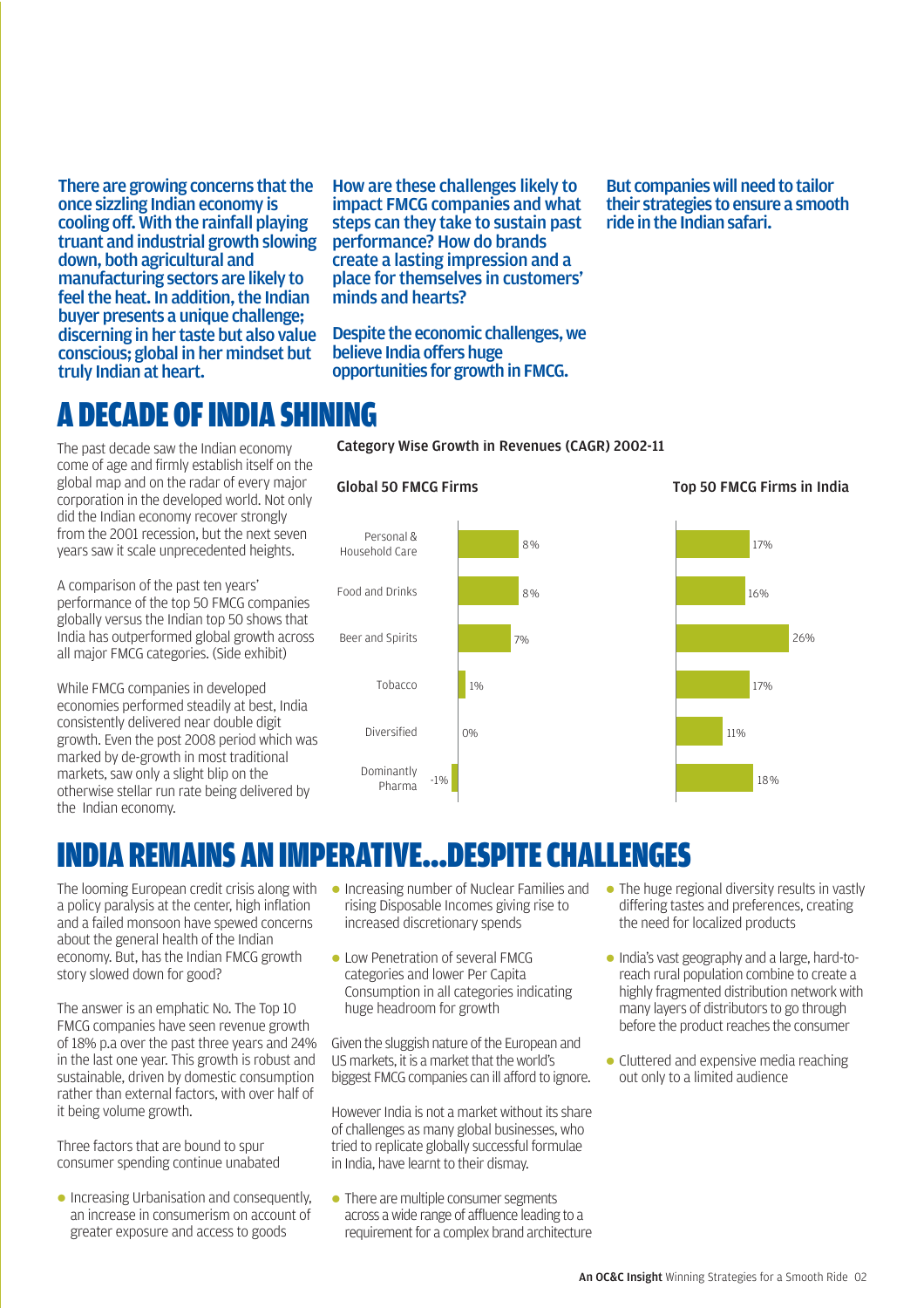## BUT IT'S THE ELEPHANTS WHO ARE DANCING

GLOBAL RANK **DIA RANK** 



Amul is a fine example of a successful and socially responsible Indian enterprise.

Founded in 1946, as a co-operative society, Amul, today, has revenues of Rs 117 Bn (\$2.2Bn), having grown at 22% p.a in the last 5 years. It is one of India's largest food brands and the world's largest pouched milk and vegetarian cheese brand.

Every day, Amul collects over 9 mn litres of milk directly from 3 mn farmers, converts the milk into branded packaged products and delivers goods to over 700,000 retail outlets across the country. It has a network of over 5,000 domestic distributors and also exports its products to over 40 countries worldwide.

Indian companies lead the list of the top 25 FMCG companies in India -  $7<sup>1</sup>$  of the top 10 are from India and over 70% of the overall list consists of home-grown companies. Moreover Indian companies have outpaced their global counterparts across categories.

While Indian players lead the global giants overall as well as in the vast majority of categories, there are exceptions, particularly in Health and Beauty where the relative sophistication of the category has resulted in global majors squeezing out locals.

In Dairy and Snacks, MNCs except PepsiCo have largely failed to adapt to local tastes and hence have not been able to establish themselves in what remains a very local food market.

In Beer, while United Breweries (UB) leads with nearly 40% market share, global majors are slowly establishing their position. Heineken part owns UB, Carlsberg and Budweiser are creeping up. Spirits is dominated by United Spirits and Radico Khaitan, though Pernod Ricard has grown rapidly in recent years.

The make up of the non-alcoholic drink market in India is different from the West, with carbonated drinks, tea and coffee and non-carbonated drinks striking a near balance. PepsiCo and Coca Cola rule the carbonated space through acquisitions and innovations while local players lead in every other segment.

#### CAGR of Top 5 Indian and MNC Companies (FY 03-FY12)



#### # of Local and Multinational Companies by Category³



#### Sourcing

Milk is sourced directly from farmers, through Amul's network of cooperatives. This enables Amul to provide best value to the producers

#### **Distribution**

Amul's wide distribution network maximises its reach and its policy on advance payments from dealers prevents dumping in the channel

#### Product Portfolio

Amul regularly upgrades its portfolio by adding value-added items – from probiotic ice cream to energy drinks to stay contemporary

#### Pricing

Backed by low cost operations, Amul has been able to price its products optimally, appealing to the value conscious customers

#### Branding

Amul's umbrella branding has enabled it to create a strong brand name in the consumer's mind



- 1. Excludes PepsiCo<br>2. Estimate financi
- 2. Estimate financials not available<br>3. Includes companies for which final 3. Includes companies for which financials were unavailable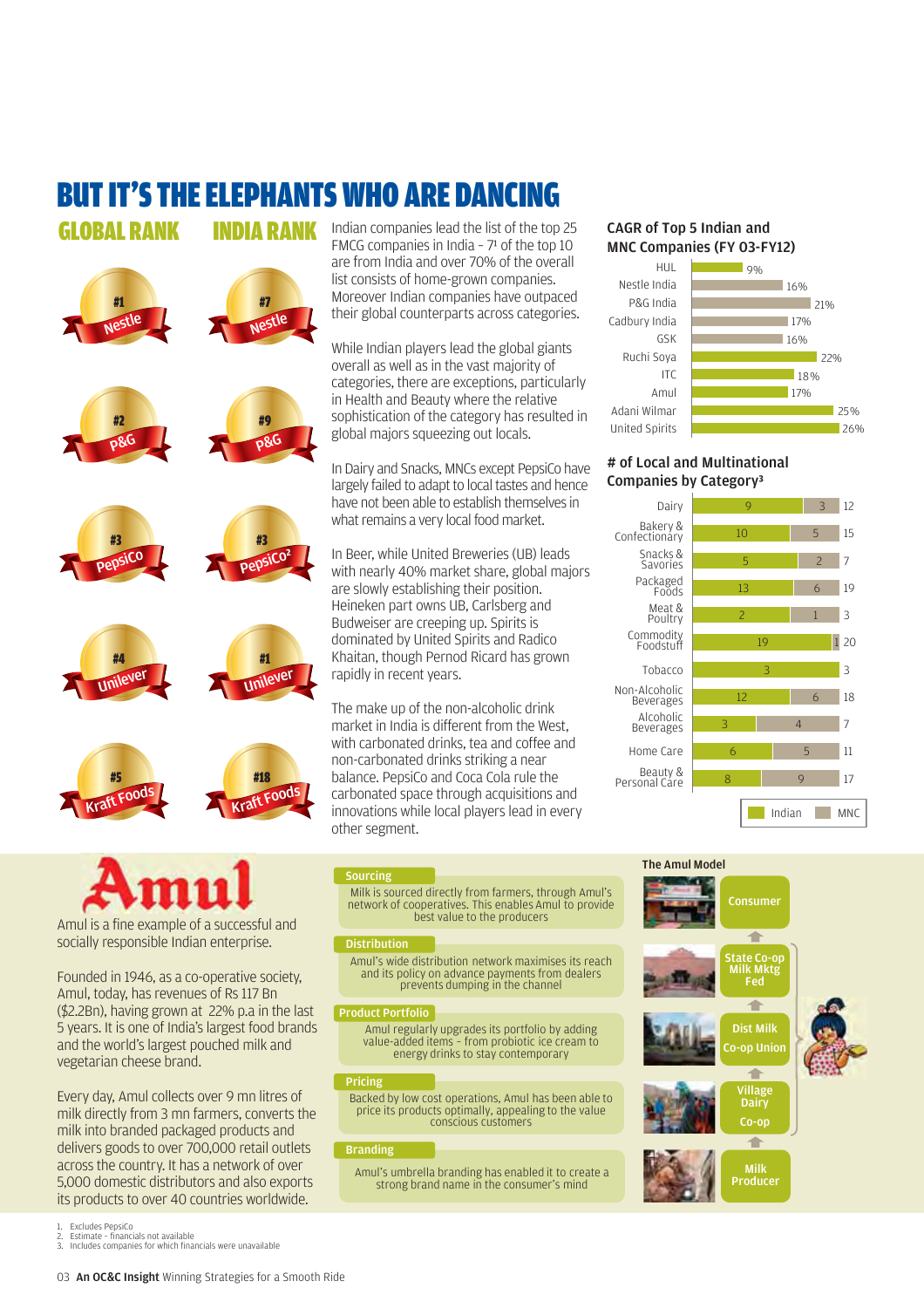### SO WHAT DOES IT TAKE TO WIN 1 ADAPT THE PRODUCT TO SERVE SPECIFIC INDIAN CONSUMER NEEDS

Indian consumer tastes are often unique, and indeed very varied. Additionally, hectic lifestyles and increasing health consciousness present FMCG companies with opportunities to innovate. Leading the innovation race, or at least being a fast follower is critical for survival.

We believe that the three cornerstones driving FMCG innovations in India will be:

#### $\bullet$  Serving up the Taste of India - Despite

the fact that her tastes are now more global than ever before, the Indian consumer seeks the comfort and familiarity of traditional flavours and fragrances. For example, while oats may be



growing in popularity as a breakfast cereal, they have also been reconstituted as idlis, upma or dosas in many Indian households.

Several Indian and global firms have cashed in on this trend; in both Food as well as Non

Food segments. From Amul's spiced buttermilk, Nestle's Maggi Dumdaar noodles, Danone's Lassi to Marico's Parachute Advansed Hot Oil, Maybelline's Colossal Kajal all exemplify this phenomenon.

#### **• Bringing Convenience to the Consumer -**

The urban consumer's lifestyle today is fast paced, with the

desire to fit more into every day; time is at a premium and she seeks convenience.



Food majors continue to address this need

by bringing more products under this umbrella. MTR's Breakfast Mixes and Britannia's Healthy Start range of RTC products as well as the Maggi Juicy Specialz range of Indian curries are examples of recent forays into this segment.

Waxing strips by Dabur (Fem) and HUL's 'Magic Water Saver', designed to save water, time and effort to wash clothes are examples in the personal care segment.

### 2 INTRODUCE NEW PRODUCTS, CATEGORIES AND VARIANTS

In June 2012, Audi narrowly pipped BMW to the position of the #1 luxury car brand in India with long-time leader Mercedes Benz being relegated to third place. The rise of Audi and decline of the Merc show a remarkably linear relationship with the number of models and variants on offer.

Is there a lesson here for FMCG companies? Does the Indian customer like companies that respect his need for choice and give him a range of options?

While the above can be debated, what cannot is the fact that the Indian market is underserved, both in terms of product width as well as depth across FMCG categories compared to major global markets. (See Exhibit on Ariel and Kellogg's)

Penetration of FMCG categories varies widely in India. While soap, detergents, tea etc. are highly penetrated, others like packaged fruit juices, cold cream and deodorants have a much lower penetration. Also several highly penetrated categories have much lower per capita consumption (PCC) compared to the developed world. Low penetration and PCC have long

been the arguments against introduction of new variants and products in India.

While in the West, categories may have evolved in a particular manner with one stage following another sequentially as penetration increased, in India stages are more likely to overlap and co-exist given the diversity in socio-economic profiles, purchasing power and tastes of consumers e.g. along with dishwash bars and powders, there exists a large enough market for dish-wash liquids as well.

As consumer preferences evolve, categories may bypass evolutionary stages and companies that recognize the opportunity in presently niche segments with high growth potential are likely to gain from an early start.

e.g. General Mills introduced their range of Nature Valley Granola Bars in 2006; nearly a decade after Kellogg's first entered the Indian market. Did Kellogg's miss a trick by not introducing their range of granola bars, allowing General Mills to assume a leadership position in the segment and more importantly letting them get a foothold onto the health platform?

**Continuing to Focus on Health, Wellness** and Nutrition - The consumer is increasingly aware that a hectic lifestyle can take its toll on her health. Hence, she is now looking for healthy options in her food and drink purchases.

PepsiCo, Nestle, HUL etc. have introduced healthy variants to their popular brands such as Baked Lays, Nestle Actiplus Dahi and Horlicks Foodles. Indian players have not been far behind with introductions such as Britannia's Nutrichoice range of biscuits and Agrotech's Sundrop SlimLite Cooking Spray.



Dettol's No-Touch HandWash and Good Knight Advanced low smoke coil are examples of the focus on Health extending into personal and household care products.

#### Models and Variants  $\overline{t}$

#

#



#### Ariel – Product Lines and Variants



Kellogg's – Product Lines and Variants

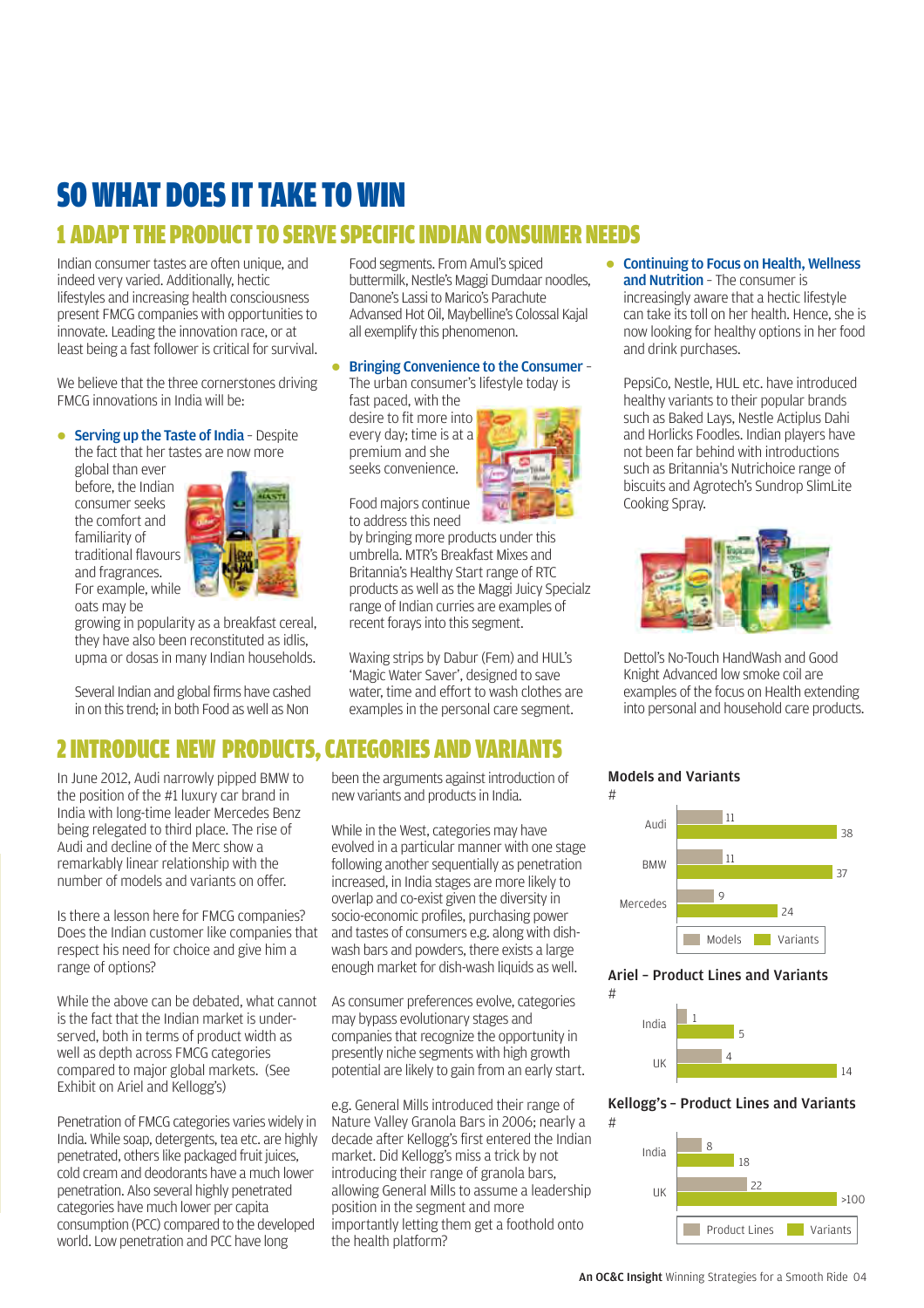### SO WHAT DOES IT TAKE TO WIN

#### 3 APPEAL TO THE CUSTOMERS 4 GET SEEN, HEARD, FELT AND 5 EXPLORE ACQUISITION SENSE OF 'VALUE' TO IMPROVE REALIZATIONS **DEMEMBERED**

Improving realisations remains high on the agenda of companies across FMCG categories and market segments. The demanding Indian customer is also highly value conscious and needs to be convinced of the same and Companies that do so are most likely to succeed. We identify three approaches guaranteed to yield rich dividends:

**• Premiumisation** - as the Indian economy grows and affluence improves, consumers will trade up. Premiumisation not only helps drive growth in good times but also ensures that companies stay 'recession resistant' in tough ones.

There have been several launches recently in the super-premium alcoholic beverages segment by both Indian and global majors. The trend manifests itself in Food and Dairy as well with General Mills recently introducing Haagen Dazs, whereas GSK-CH and HUL have taken the mass premiumization route with Horlicks Gold and Bru Exotica.

**• Branding and Value Addition - Staples** have long been the poor cousins to their more glamorous FMCG counterparts. Not anymore, as frenetic action is seen in this segment with every major player from rice to oil and pulses launching and aggressively marketing their brands e.g. recent launch of branded Dal by the Tata group.

Companies are also looking at Value Addition such as functional benefits and user convenience e.g. the healthier and less messy cooking spray introduced by oil companies exemplifies how staples companies are attempting to increase realizations.

**• Don't Ignore the Masses... YET - Sheer** volumes demonstrate that no one can afford to ignore the mass segment. Mass does not automatically translate into lower realisations and established approaches to cast the net wider will yield rich dividends viz. introduction of 'Value Brands' e.g. Lehar by Pepsico to complement the mainstream Lay's or 'Value Packs' e.g. HUL's 8kg pack of Rin or 'Popular Price Points' for the aspirers e.g. Oreo cookies at Rs 5.

It is indeed a crowded marketplace and it is important for companies to find innovative and effective ways to 'Get the Value Proposition Across' and 'Ensure Brand Recall'.

How does one successfully tap the market and create a lasting impression in the mind of a distracted customer?

**.** Customer Activations: While traditional ATL communication is still needed to promote offerings, BTL promotions are playing a more direct and important role than ever before in enhancing consumer engagement. Through these initiatives, companies give their customers the choice to 'Touch' and 'Try' their products and promote the brand through offline and web based interactions.

Companies are increasingly deploying this medium; for Product promotions e.g. HUL's Clear shampoo kiosks or for Brand promotions by Coke's 'Happiness Truck' or Dabur's beauty pageant and grooming lessons in rural areas.

**• Digital and Social Media Marketing:** Wide reach, lower costs, greater attention spans and potential for targeted marketing make digital and social media an attractive channel to engage with customers in real time.

Consumers are increasingly using the internet to research products and brands, share experiences, voice opinions and what they see, read and experience online has started to strongly influence their purchase decision. A digital presence also means that people can relate to the brand as a 'friend' who laughs, celebrates, responds and opines on issues rather than just being an inanimate entity which goes a long way towards increasing customer connect.

Sensing this, a number of FMCG companies have included 'Digital' as an integral part of their marketing campaigns, noteworthy amongst them being - HUL (Sunsilk Gang of Girls), Marico (Saffola Life), PepsiCo (Change the Game), Nestle (Know Your Neighbours) and Tata Global Beverages (Tata Tea Jaago Re).

### OPPORTUNITED AND STRATEGIC PARTNERSHIPS

Companies, Indian and foreign alike, can benefit immensely from strategic partnerships, joint ventures and acquisitions as means to build scale in manufacturing, distribution or brand building.

- **Look for 'Golden Eggs'** There is no better way for foreign players to create or strengthen their presence in India than by acquiring a small to mid-sized Indian company, while established Indian companies can intelligently use this route to fill portfolio gaps, access markets or acquire hitherto missing capabilities.
- Look Beyond India It is time for Indian companies with sufficient scale to look beyond Indian shores for the next wave of growth. Identifying and acquiring these companies is key to getting off to a winning start in these markets

Other emerging markets are logical destinations for Indian majors. Africa is the Wild West that China and India were in the 80s and 90s respectively and companies would be well served to create a presence there before competition hots up.

**.** Look for Strategic Partnerships - There are synergies to be leveraged within and across industries. E.g. Tata Global Beverages and PepsiCo forming a JV to leverage the Tata brand name and PepsiCo's marketing and distribution muscle to launch products for specific markets and customer segments.

Globally FMCG and Modern Retail have a symbiotic relationship, one that we haven't yet seen in the Indian market. Identifying and leveraging these will be key to taking Indian FMCG majors into the next orbit.

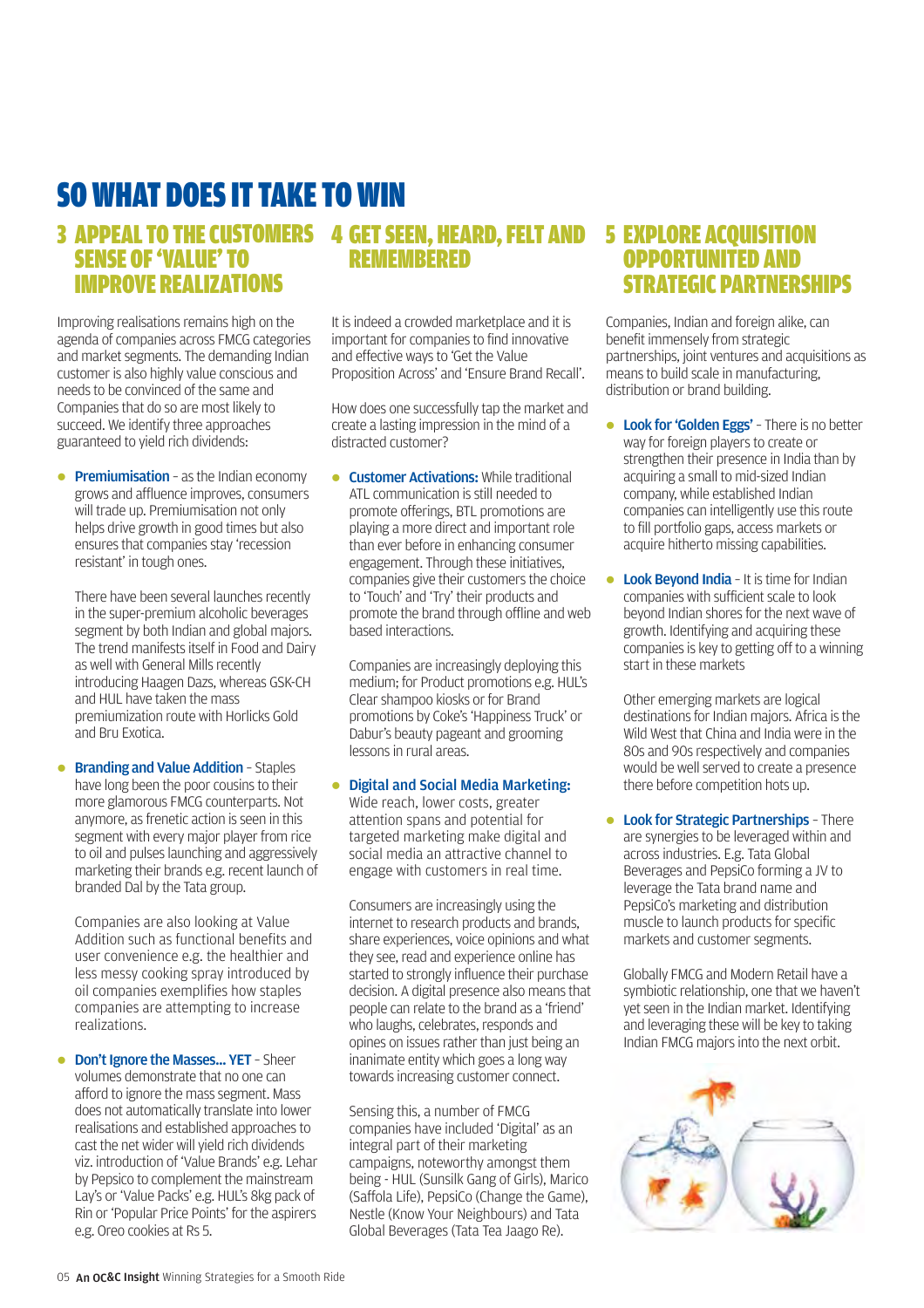### HOW TO TIDE OVER THE IMMEDIATE CRISIS

Given the difficult economic climate in FY13, there are always questions around what should FMCG firms do overcome the crisis. As this paper goes to print, consumption remains robust; but the situation could get worse. What can you do to pre-empt the scenario? Here are five measures to adopt.

- 1. Get back to basics. Drive sales where it is happening focus on distribution and sales force
- 2. However, do not cut marketing spends; reconstitute. Good time to rejig the mix
- 3. Focus marketing spends on products rather than building the company brand
- 4. Explore niches. There are always some 'slowdown resistant' segments to tap
- 5. Focus on costs, but do not cut back on investments!

### ARE YOU PREPARED TO WIN?

Five questions to ask yourself to understand your level of readiness in the Indian context

- 1. Is your portfolio adequately adapted to suit Indian needs and tastes?
- 2. Does your portfolio offer enough choice to the consumer?
- 3. Is there room to improve realisation?
- 4. Is the marketing engaging and making customers feel connected to your brand?
- 5. Are acquisitions and partnerships aligned to your strategic objectives?

For further information please contact:

Naimish Dave, Director naimish.dave@occstrategy.in

Rohan Rao, Manager rohan.rao@occstrategy.in Bhavika Gandhi, Consultant bhavika.gandhi@occstrategy.in